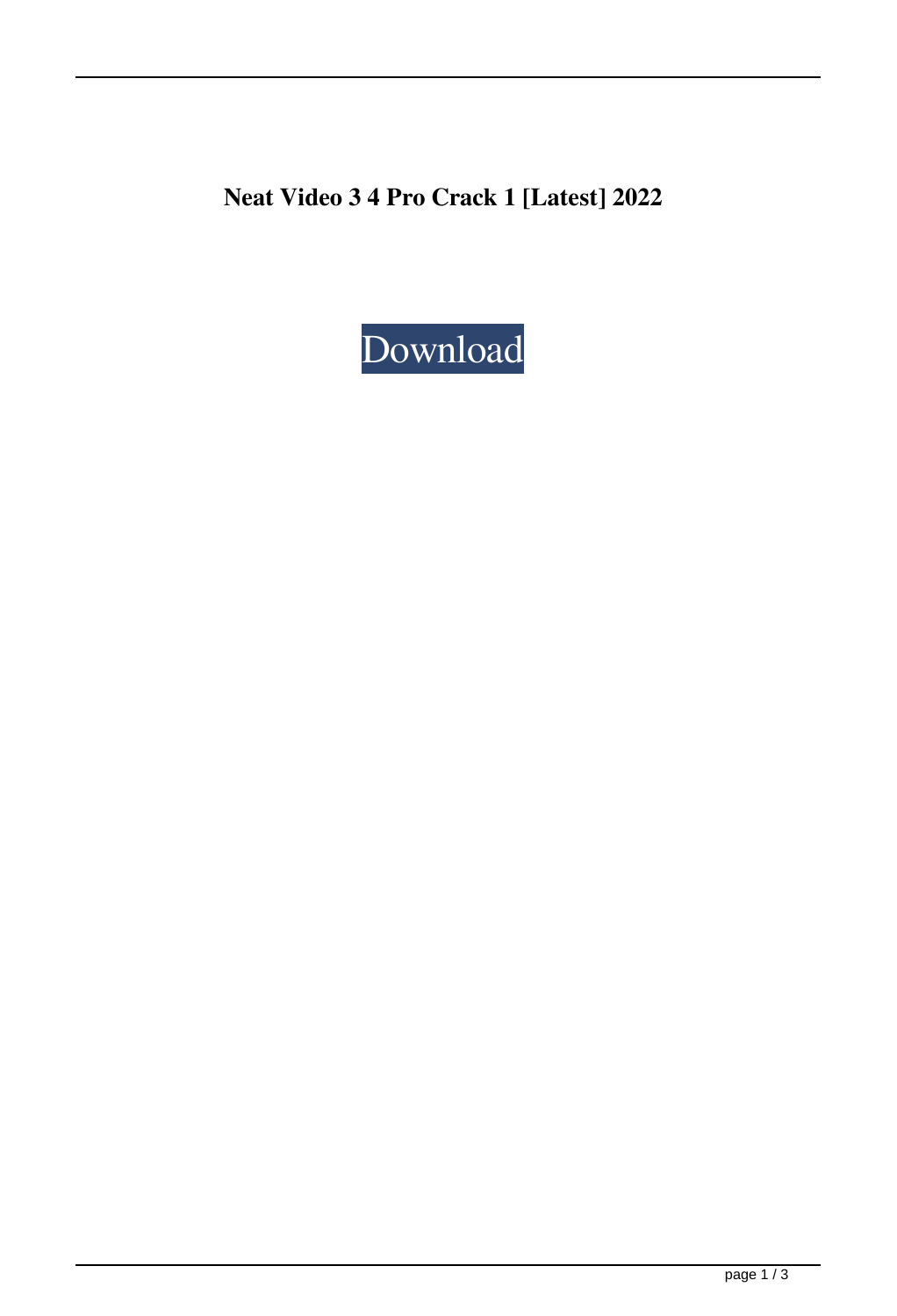mp4 and other digital video encoders. (Please note: technical information below may be changed by the developer). Usage All executable files of Neat Video Noise Reduction Plug-in come with detailed user manual which describes all functions of the plug-in. In the manual it is described that the plug-in can work with all digital video formats: MPEG-1, MPEG-2, MPEG-4 and H.264. The plug-in has the following features: Automatic correction of: unwanted white noise unwanted color noise "brown" noise unwanted color noise in the form of fluctuations of the color in the background filter profile (3-band, 6-band, 9-band or 2-band) correction of other sources of noise in the form of color fluctuations (or "brown" noise) correction of "bit-mapped noise" automatic selection of parameters of filtering, including: noise reduction level reduction of artifacts parameters of filtering (white balance, contrast, brightness, sharpness) adjustment of color and intensity of noise reduction effect in the form of luminance noise automatic selection of parameters of noise reduction algorithm (3-band, 6-band, 9-band or 2-band) saving of the settings in its default location or as a bookmark saving of the selected filter profile in its default location or as a bookmark saving of the settings of the noise reduction algorithm in its default location or as a bookmark automatically and manually restoring the settings of the filter profile and the noise reduction algorithm from the bookmark saving of the settings in user's defaults folder saving of the settings of the noise reduction algorithm in user's preferences folder embedding noise reduction algorithms in the video codec, therefore making it possible to reduce the noise in the output video. Programs designed to reduce noise, for example DVBDetector, have to be able to communicate with the Neat Video Noise Reduction Plug-in. History The first version of the plug-in was released in 2000. In 2006-2007, the company was changed the name from Neat Audio/Video to Neat Video. In 2012-2013, the development of the plug-in was terminated. In 2019, the development of the plug-in was resumed. The new version of the plug-in is available for free download. References